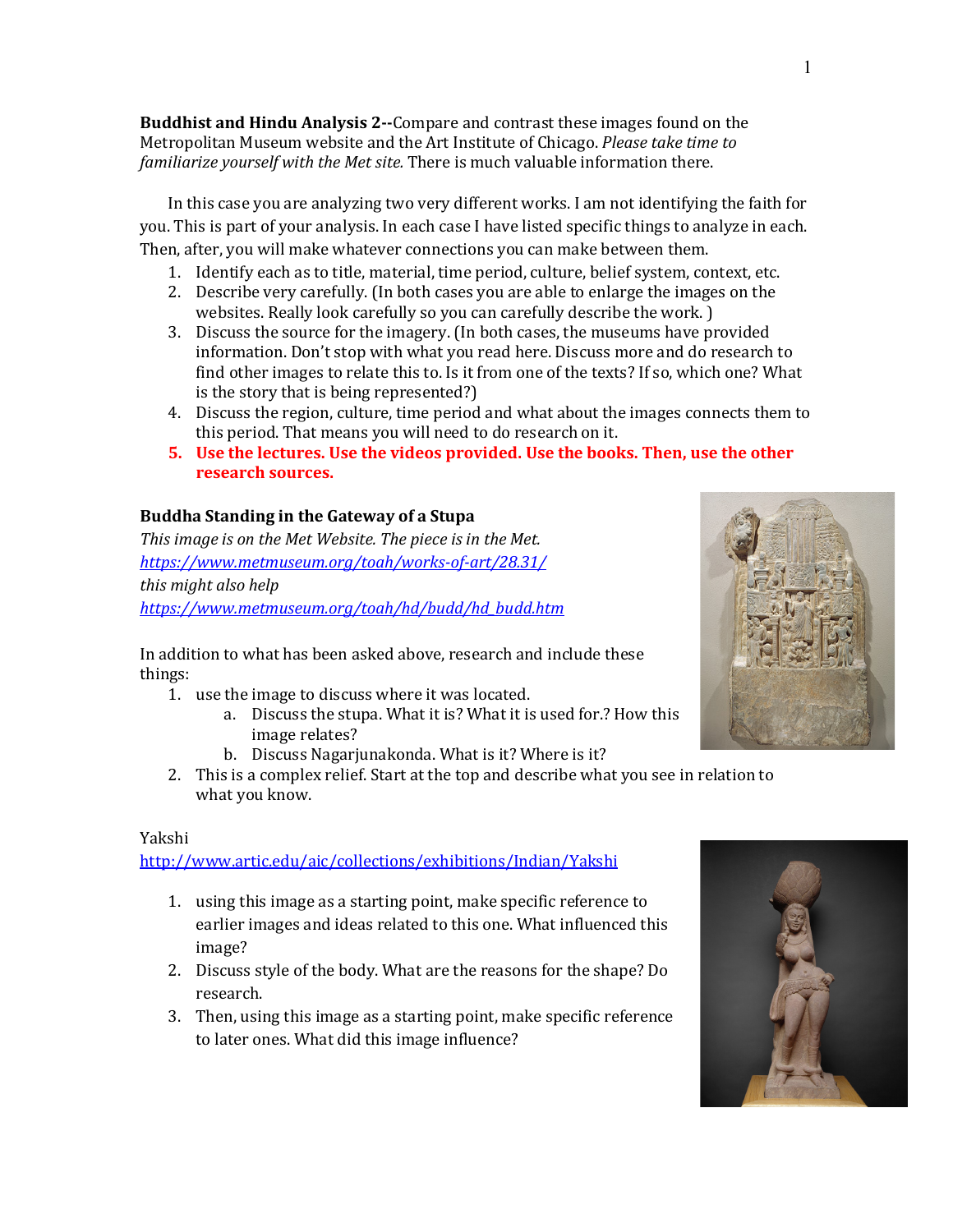Use this link on the Met Museum Website to help with identification for both. https://www.metmuseum.org/toah/hd/gods/hd\_gods.htm

Write at least 3-4 complete pages. **12 point type 1.5 spaced**. Include all resources consulted as a bibliography and with citations. This means you will tell where you got the information you are including in your analysis. You will need to use the images as a source, then find the answers to the questions in other places. Our book, other books, lectures, the internet, etc.

Please be sure if you use the internet that your sources are reliable.

Finished paper is due March 2 (Friday noon) NO late papers.

### **Grading rubric**

#### **Analysis 2**

**Analyze these images found on the Metropolitan Museum website and Art Institute of Chicago website.** 

|                                                                                                                                           | 0-3 points                                                                                      | 3.1-4.4 points                                                                           | 4.5-5 points                                                                                                           |
|-------------------------------------------------------------------------------------------------------------------------------------------|-------------------------------------------------------------------------------------------------|------------------------------------------------------------------------------------------|------------------------------------------------------------------------------------------------------------------------|
| <b>Buddha Standing in the Gateway</b><br>of a Stupa                                                                                       | Student work does not<br>meet Expectations-<br>information is not<br>provided, or is very brief | <b>Student Work Meets</b><br>Expectations-<br>information is provided,<br>no elaboration | <b>Student Work Exceeds</b><br><b>Expectations--</b><br>information is provided<br>with evident additional<br>research |
| Identified as to title, time period,<br>culture, belief system, context<br>and careful description.                                       |                                                                                                 |                                                                                          |                                                                                                                        |
| <b>Context: Information about the</b><br>stupa and how image relates.                                                                     |                                                                                                 |                                                                                          |                                                                                                                        |
| <b>Content and Context: Discussed</b><br>the source for the imagery.<br>Identified the story and explain.<br>Story of the Buddha.         |                                                                                                 |                                                                                          |                                                                                                                        |
| <b>Content and Context: Discuss</b><br>region, culture, and how image is<br>connected. Nagarjunakonda.                                    |                                                                                                 |                                                                                          |                                                                                                                        |
| <b>Writing: Followed instructions as</b><br>to format, length, capitals,<br>editing, use of quotes, citations,<br>use of references, etc. |                                                                                                 |                                                                                          |                                                                                                                        |

#### **Subtotal:**

| Yakshi                                                                                         | Student work does not<br>meet Expectations-<br>information is not provided, information is provided,<br>or is very brief | <b>Student Work Meets</b><br>Expectations-<br>no elaboration | <b>Student Work Exceeds</b><br><b>Expectations--</b><br>information is provided<br>with evident additional<br>research |
|------------------------------------------------------------------------------------------------|--------------------------------------------------------------------------------------------------------------------------|--------------------------------------------------------------|------------------------------------------------------------------------------------------------------------------------|
| <b>Identified</b> as to title, time<br>period, culture, belief system,<br>context, and careful |                                                                                                                          |                                                              |                                                                                                                        |